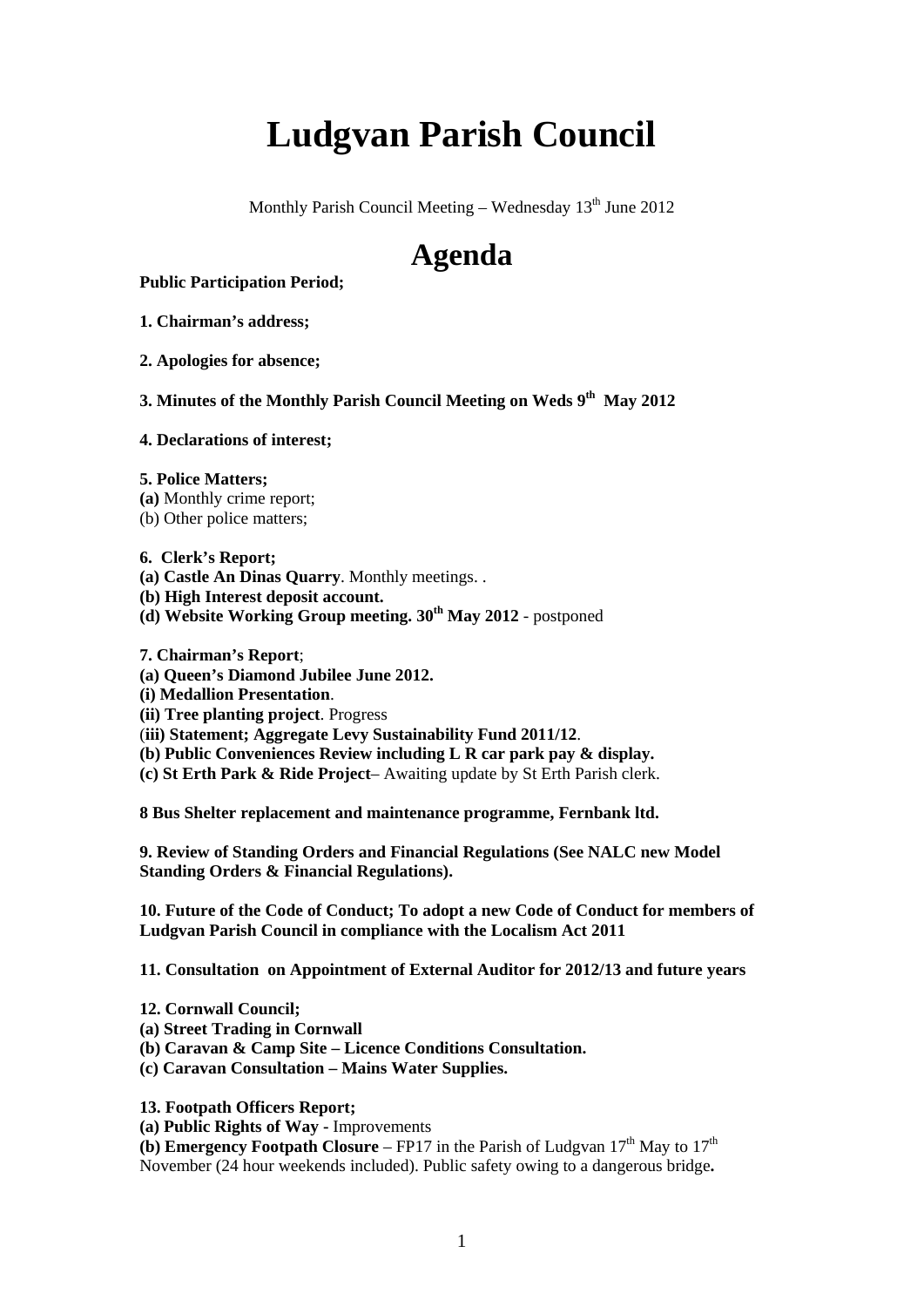#### **14. Planning Issue - Trencrom**

**15. Assistance with a lockable storage /changing unit – Ludgvan Lions Junior Football Club. (VAT & Planning issues)** 

**16. Request from Ludgvan Cricket club for financial support to pay for a sight screen.** 

**17. Presentation of Parish Book to the Higgin Family.** 

**18. Amendment to the Licensing Act 2003.** 

**19. Correspondence;**

**(a) Letters Received**;

**(i) Beach Road Ludgvan combined footpath/cycle track** - correspondence.

**(ii) .Sponsored Zip Wire event**  $7<sup>th</sup>$  July

**(iii) Working with your Council - Training** 

**(iv) Cornwall Blind Association - thank you for donation.** 

**(v) Request for donation** Pengarth Day Centre.

**(vi) Event on Long Rock/ Marazion Beach 9th June 2012** 

**(vii) Wind Turbines. Regulations.** 

**(viii) Burial Records – Ludgvan PC** 

**(ix) Affordable Homes – Rydal Field.** 

**(x) Fun day Long Rock Beach.** 

**(xi) Cornwall Rural Housing association.** Request for additional members**.** 

(xii) League of Friends & West Cornwall Hospitals Annual Fete Saturday 7<sup>th</sup> July. **Request for assistance.** 

**(b) Letters Sent;** 

**(i). Letter to Mrs Hurst, owner Tolver Wood.** Awaiting a response.

**(ii) MCC Systems Ltd** - computer suite quotation.

#### **20. Planning Matters;**

**(i) Cornwall Council – Planning Applications;**

**(a) PA12/03840;** Rospeath Garage Rospeath Lane Crowlas Penzance.. Construction of detached garage (amended design External finishes) amendment to PA12/00281 Planning & Regeneration **Mr M Edwards.** 

**(b) PA12/03969;** 1 The Square Ludgvan Penzance. Felling of Eucalyptus Tree **Mr Antony White.** 

**(c) PA12/01380/PREAPP;** 2 Baldhu Row Nancledra Penzance TR20 8NB. Improvements to garden shed**. E R Sawle.** 

**(d) PA12/03362;** Pleming Nr Longrock Penzance. Conversion of redundant barn to dwelling. **Mrs S Hurst.** 

**(e) PA12/04432;** McDonalds Restaurant Long Rock Penzance.TR20 8YE Application for display of advertisement signs , namely 3 totem signs (internally illuminated), internally illuminated directional signs, 1 gateway sign ("McDrive" internally illuminated) and 1 internally illuminated Hero Board sign. **McDonalds Restaurant Ltd.** 

**(f) PA12/04438;** McDonalds Restaurant Long Rock Penzance TR20 8YE. Refurbishment and associated works to the site which includes changes to the elevation with additional cladding and reconfiguration of the car park, replacement and new signage and installation of customer order display.**McDonalds Restaurant Ltd.** 

**(g) PA12/04439;** McDonalds Restaurant Long Rock Penzance TR20 8YE. Application for display of advertisement of 3 static illuminated fascia signs and 1 Customer Order Display (COD) – PPC aluminium customer order display unit including speaker point and colour monitor display. **McDonalds Restaurant Ltd**.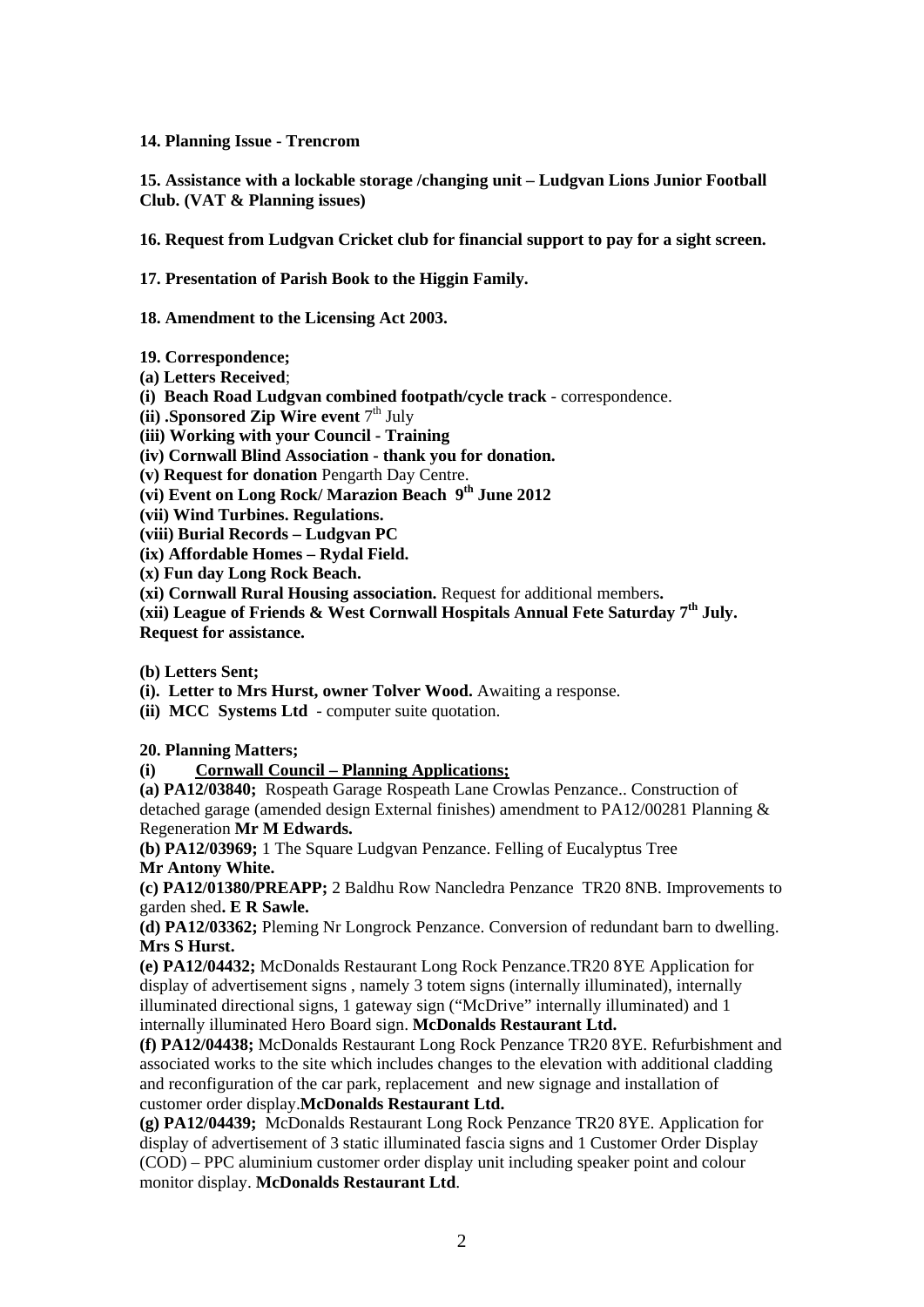**(ii) Cornwall Council – Planning Decisions Advised to Council;**

**(a) PA12/02387;** Jim-Eny Castle Road Ludgvan Penzance. Work to trees. Dr S Treleven **Decided not to make a TPO (TCA Apps).** 

**(b) PA12/01908;** Bowgyheere Farm Crowlas Penzance TR20 8AA. Construction of agricultural building for livestock. Mr R Tilly **Approved.**

**(c) PA12/01971;** Hillside Blowing House Hill Ludgvan Penzance TR20 8AW Construction of detached annex. Mrs S Y Shah. **Approved.** 

**(d) PA12/02237;** 47 Godolphin Road Long Rock Penzance TR20 8JW. Construction of ground floor to enlarge garage and extend porch and 1<sup>st</sup> floor extension over existing garage. Mr & Mrs Allan Pattendon. **Approved.** 

**(e) PA12/ 02357;** 1 Brooklyn Cottage Back Lane Canonstown Hayle.Construction of ground floor and 1<sup>st</sup> floor extensions. Mr J Hewett **Approved.** 

**(f) PA12/02962;** C3 Treassowe Mews Ludgvan Penzance. \erection of a conservatory Mrs Wendy Andrews. **Approved.** 

**(g) PA12/03620;** Rosevidney Barton Truthwall Road Crowlas Penzance. EIA Screening Opinion for proposed 500 kw wind turbine. Mr E Hosking**. EIA Required.** 

 **(h) PA12/03176;** 1 Carvossa Place Ludgvan Penzance TR20 8AJ. Conversion of dwelling to form two residential units. Mr Tony Laity**. Approved.** 

**(i) PA12/03407;** Bowgyheere Farm Crowlas Penzance TR20 8AA. Erection of an agricultural livestock building. Phase 2 708m2 building.Mr R Tilly. **Approved.** 

**(j) PA12/03969; 1** The Square Ludgvan Penzance TR20 8HA. Felling of Eucalyptus tree Mr Antony White. **Decided not to make a TPO (TCA Apps).** 

**(k) PA/01392/PREAPP.** 6D Beehive Units Poniou Road ong Rock Industrial Estate Long Rock Penzance. Proposed MOT testing unit Mr I Pearson**. Closed – advice given/app submitted.** 

**(iii) Other Planning Matters; Planning Enforcement Cases, Appeals, etc. Nil** 

#### **21. Receipts & Payments;**

- **(a) Receipts:**
- **(i) Gross interest April £ 0.33**
- **(ii) Gross interest May £ 0.30**

#### **(b) Payments to be Approved;**

(i) Ludgvan Community Centre Storage Cabinet Rental May 2012 £10.00

(ii) Mr L Edwards Clerk Salary June 2012 - £773.12

(ii) HM Revenue & Customs May PAYE Mr L Edwards £193.20

(iv) HM Revenue & Customs NI Mr L Edwards Ers June £47.24

(v) Car expenses May Mr L Edwards 133 miles  $\omega$  0.45p = £59.85

(vi) Petty Cash May Mr L Edwards £50.19 Breakdown; Telephone £10.80; Standing Charge

£10.00; Stamps £14.40; Internet £14.99; Misc £nil; Stationery £nil.

(vii) Donation of £150 to Ludgvan Cricket Club.

(viii) Mr S Rhodes St Paul's Cemetery  $1<sup>st</sup>$  quarter maintenance £262.50

(ix) Mr S Rhodes Amenity Garden  $1<sup>st</sup>$  quarter maintenance £170.50

(x) Mr S Rhodes Crowlas Cemetery  $1^{st}$  quarter maintenance £367.50

(xi) Mr S Rhodes Church Town plot  $1<sup>st</sup>$  quarter maintenance. £52.50

(xii) Oasis Child Care Centre. Room Hire  $9<sup>th</sup>$  May 2012 £20.00

(xiii) MCC Systems Ltd HP 337 ink carts qty 2. £35.66 inc VAT

(xiv) Mr N Honess – Ludgvan Pictorial Record gift to Higgin family. £24.45

### **22. Comments from Cornwall Councillor Miss Irene Bailey;**

**23. Urgent business for approval;** 

**(a) Payment of £5.71 to South West Water Ltd** St Paul's Church standpipe**.**